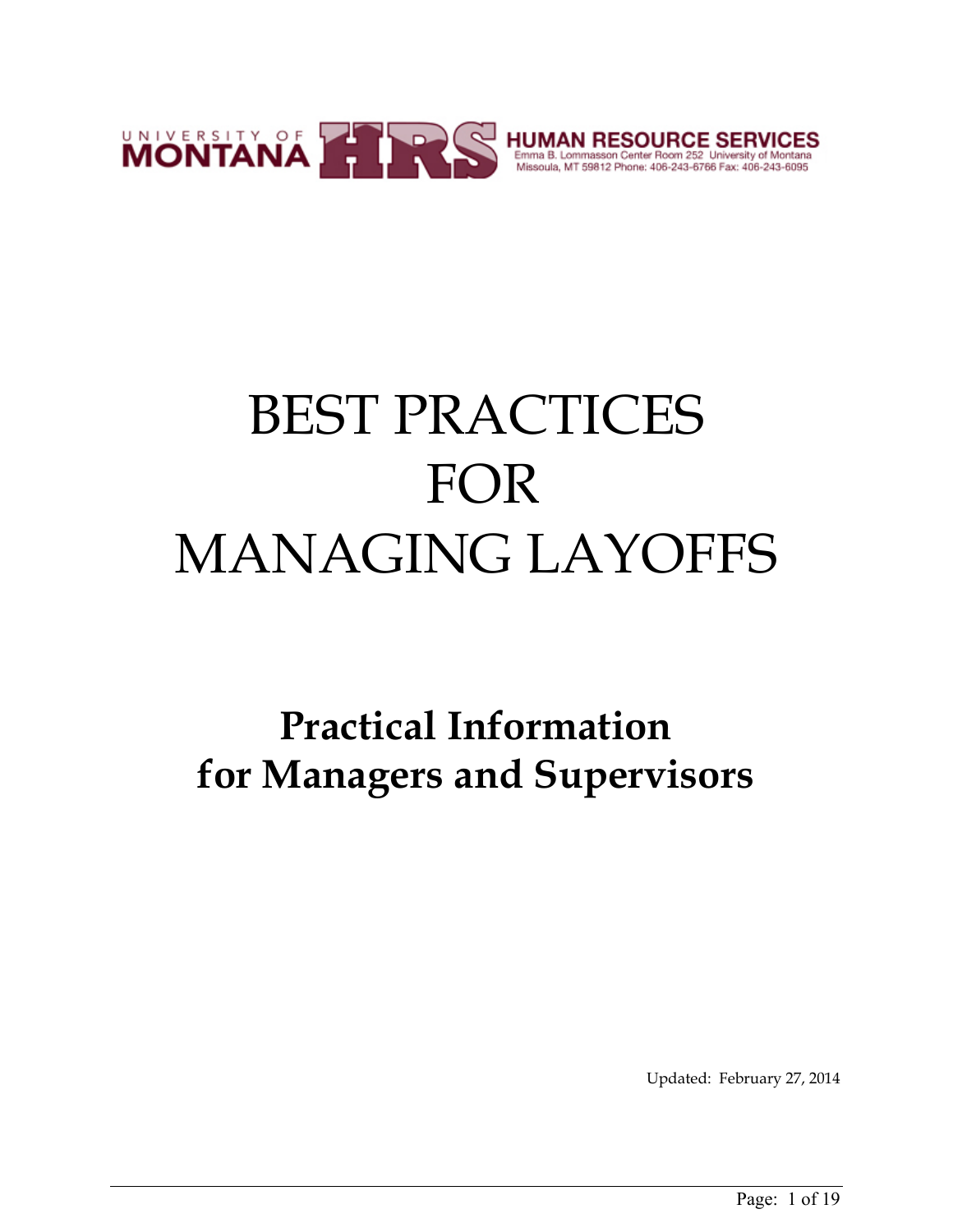### Introduction

Telling an employee that his or her job is being eliminated is, perhaps, one of the most difficult challenges a manager or supervisor may encounter. It is doubly hard for the affected employee to understand this action when they have no control over the decision.

This guide has been created to assist managers and supervisors in working through the layoff process with dignity and respect for both the employee who is leaving, and for the employees remaining in the department. We have researched best practices from a variety of organizations and other sources and have compiled the following information that we hope you will find helpful in managing these changes in your department.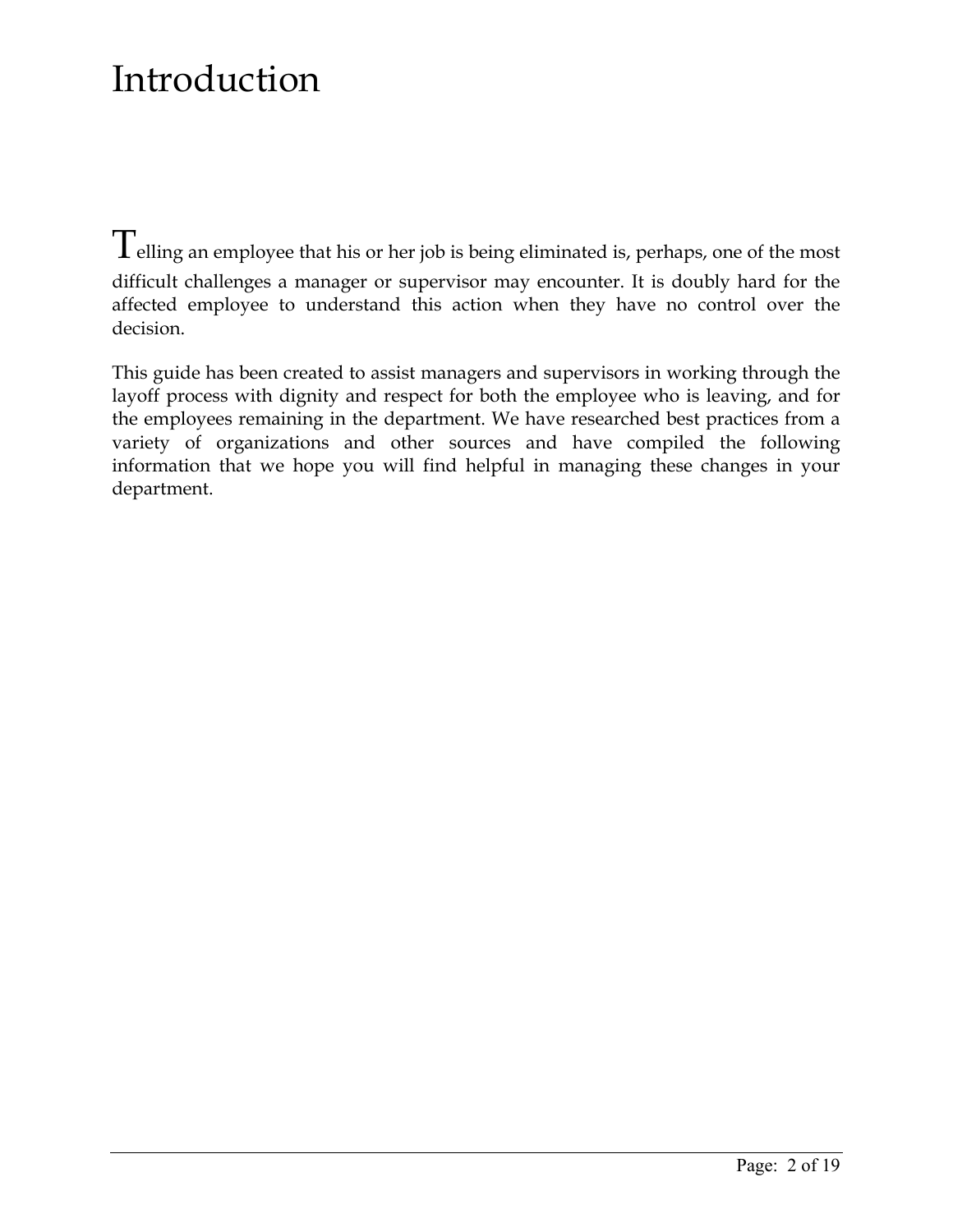### **Layoff and/or Restructure Process Steps**

There are a number of considerations that must be met on any layoff/ restructure process. The following are the essential steps:

- $\sqrt{\phantom{a}}$  Create a layoff justification document that outlines the 'talking points' regarding the rationale behind this decision (see page 5). This document is used in a number of ways – HRS will use it to provide the appropriate union with the essential information, information will also be incorporated in the talking points in letters to the employee(s), it will inform content for other communications with staff within the department and any other stakeholder(s) you will want to inform.
- $\sqrt{\phantom{a}}$  Complete the Incumbent Seniority List worksheet. HRS will need to review the worksheet to ensure that all Collective Bargaining Agreement provisions are met. This list needs to be reviewed prior to communicating to employee(s). You can send this document along with your talking points to HRS for review.
- $\sqrt{\phantom{a}}$  Meet with an HRS consultant to talk through any questions, concerns, resources, issues etc., prior to implementing the communications. This may help you to frame your approach and put together needed resources for the impacted staff.
- $\sqrt{\phantom{a}}$  Assess communication and change management issues that will impact your team. The Stakeholder Analysis Worksheet and/or the Communication Plan at a Glance worksheet will help you think through who will be impacted by this layoff and help formulate your transition and communications plans. These tools can be completed to the degree that you desire as it may help to identify issues that may have been overlooked. For example, the work that is completed by this position to be laid-off will need to be transitioned. These tools will help plan what staff may want to know about that fact, training concerns, etc.
- $\sqrt{\phantom{a}}$  Notify the employee(s) who has been targeted for layoff in a 1:1 meeting with a copy of the notification letter. Please note that you must provide a minimum of 30 days for most of our Collective Bargaining Agreements. The Best Practices document has several suggestions and a script on how to make this critical meeting effective. Please read this section. **Very Important.**
- $\sqrt{\phantom{a}}$  Meet with the entire staff to provide the rationale and answer any questions. This needs to be done as quickly as possible after your meeting with the impacted staff member(s). Finally, it is important that you continually follow up with staff during and after the layoff period to make sure that any residual issues are addressed quickly. It is not uncommon for layoffs to trigger fears that in turn engender behaviors that may not be helpful to the team.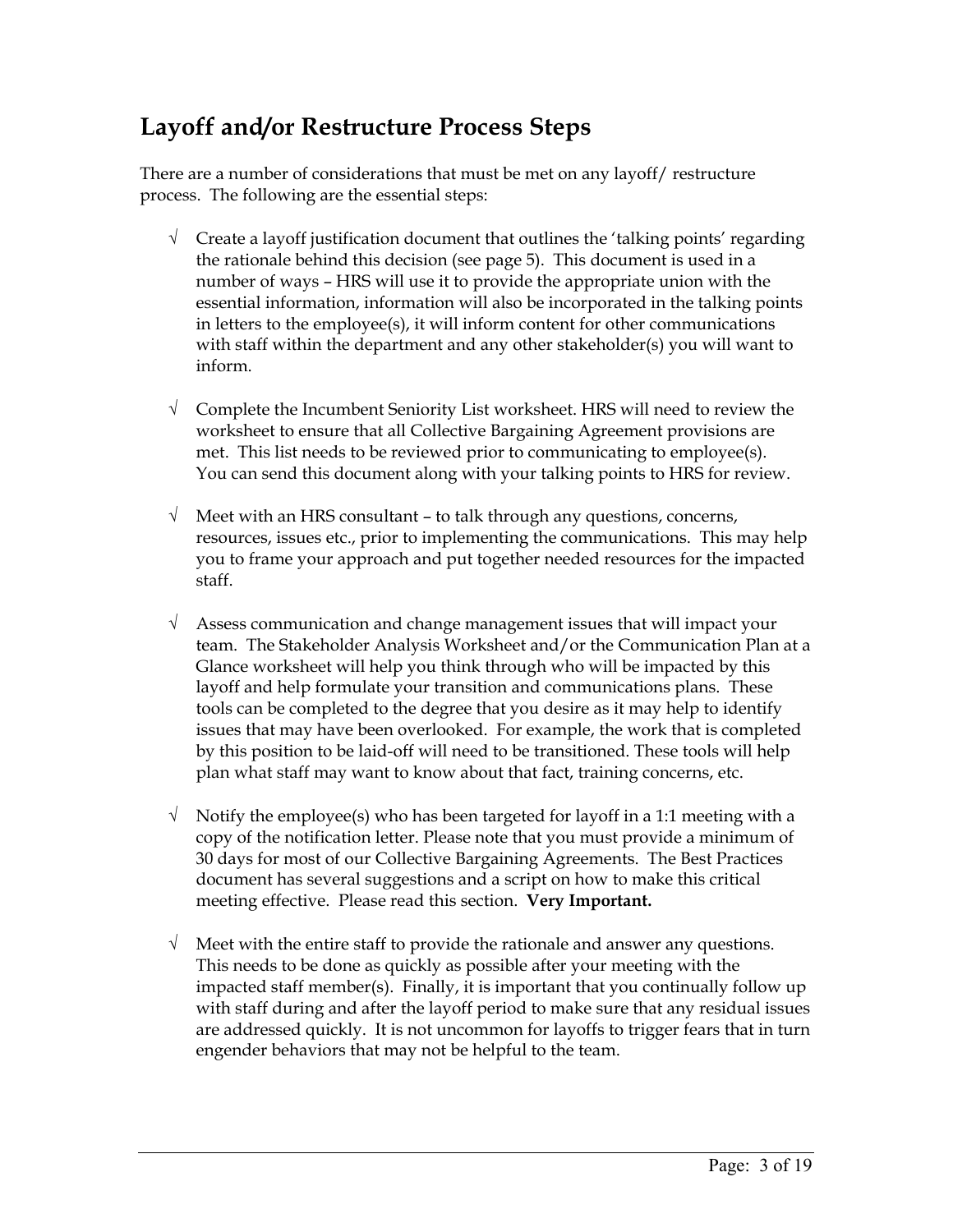### Communication

Communication is key to a successful layoff process. If your department is facing the need to restructure your department's workforce, here are some important points to remember:

#### **Prior to the layoff notification(s)**

- Plan your communication early Plan what you will tell your employees about possible layoffs. Developing a formal communications document with a list of talking points will be helpful.
- Communicate early and often. Plan when you will tell your employees about possible layoffs. Keep them apprised of developments over time.
- Communicate openly and honestly. Employees can better plan for a worst-case scenario if they know the possibilities.

#### **During the layoff notification process**

 See "Preparing for and Conducting the Layoff Notification Meeting" (beginning on page 5)

#### **After the layoff notification(s)**

- Continue communication with separating employee(s). See "Preparing for and Conducting the Layoff Notification Meeting" (beginning on page 5).
- Communicate with the remaining staff. Remaining employees may feel that they will be next to lose their jobs and some may feel guilty when colleagues have lost their jobs.
	- $\checkmark$  Be honest about what you know and what you can share. This not only minimizes concern relating to employees' own job security but also diminishes the rumor mill.
	- $\checkmark$  Facilitate group closure by giving employees a chance to express their concerns publicly and hear directly from you about what has occurred.
	- $\checkmark$  Listen to how they feel and prepare to reassure them.
	- $\checkmark$  Inform them of changes in workload or assignments and discuss with them how the work will be covered.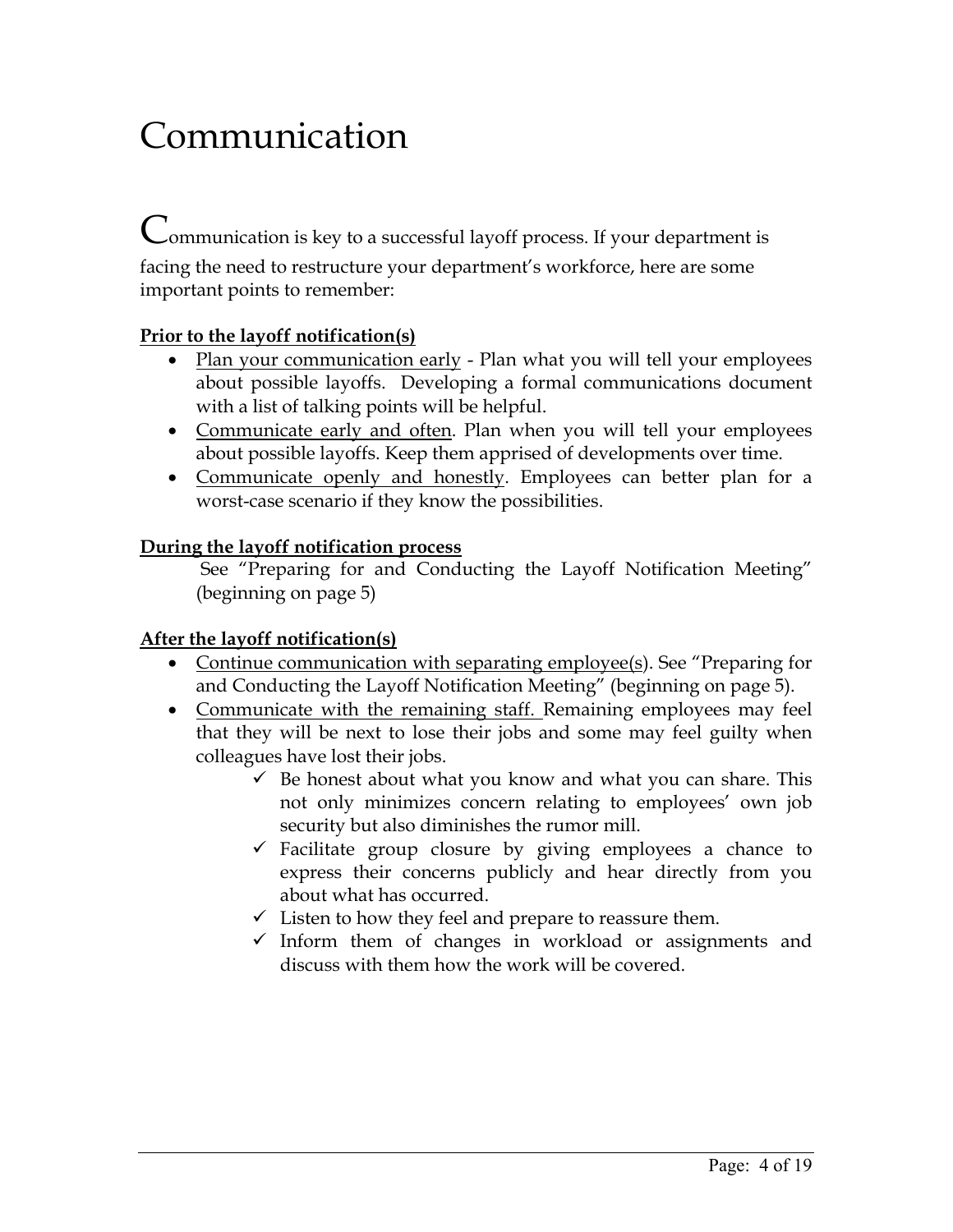### Creating Your Talking Points

 ${\rm A}$  *Talking Points* document is a very helpful tool in developing communications for the various audiences that will be impacted by a layoff. This document is a concise distillation of the reasons why the layoff is needed. It is important to use the *Talking Points* as a basis of all communications that will occur during the layoff process.This assures that everyone has the same information, and that communications are consistent. Key components of the *Talking Points* document include:

- $\checkmark$  The rationale for the layoff including a history of why the layoff is necessary.
- $\checkmark$  The vision and mission of the organization.
- $\checkmark$  Efforts made to minimize the impact of job loss.
- $\checkmark$  The value of how this change will positively impact the university (see core values below.)
- $\checkmark$  Who will be impacted those targeted for layoff, coworkers, campus community and/or students, etc.
- $\checkmark$  The changes that are anticipated (to the degree that they are known at this point)
- $\checkmark$  What will not change (to the degree that this is known at the time of the announcement)
- $\checkmark$  The timing for changes (as much as this is known)
- $\checkmark$  Resources that will be implemented to support those who are experiencing a job loss.
- $\checkmark$  Who to contact for more information (name, title, phone number, email address)

Once the above communication document is created, it is important to filter the content through The University's core values and ask yourself if it reflects a

- Learning experiences of high quality designed to allow students to realize their full potential;
- Basic and applied research that contributes to knowledge and meets the needs of the State, region, nation, and world;
- Diversity and community among students, faculty, and staff;
- Affordable access to higher education for Montanans;
- Effective and efficient use of resources, providing full accountability for all funds; and
- Service to the citizens, communities, regions, business, industry, State, and world.

commitment to the following:

When ever possible, incorporate the above core values into the Talking Points communication plan.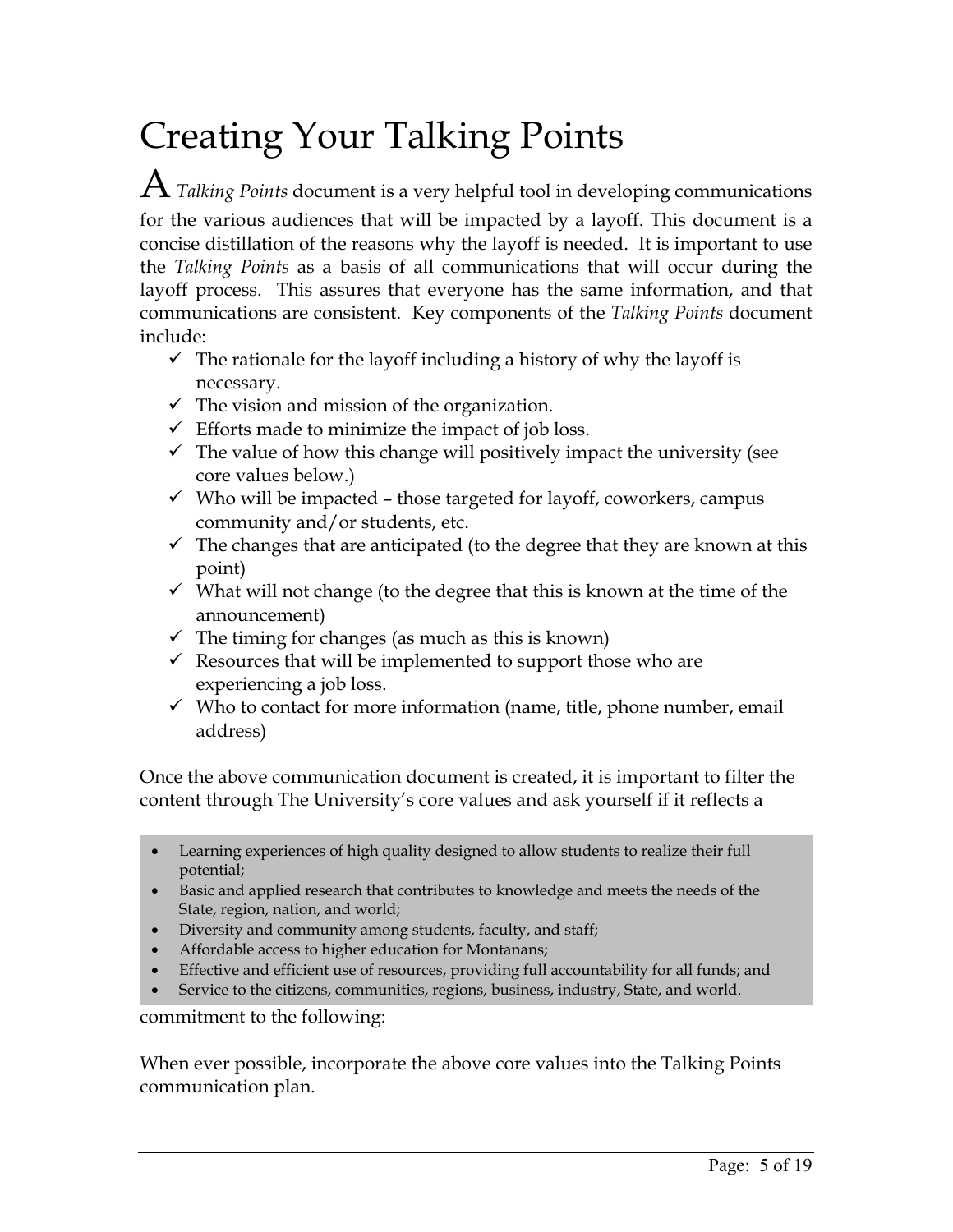### Preparing for and Conducting a Layoff Notification Meeting

Informing employee they are losing their job is a difficult and stressful task for a manager or supervisor. For the interaction between the employee and the manager or supervisor to go smoothly as possible, careful preparation and planning are the most important elements.

The objectives of the notification meeting are twofold:

 (1) To inform the employee that his/her job has been eliminated and that he or she is being separated, **and**

(2) To do so in a respectful and dignified manner that keeps the person feeling positive about the University and begins the transition process in a positive way.

#### **Pre-Meeting Preparation**

- Be familiar with the circumstances (e.g. budget cuts, department reorganization) leading to the elimination of the employee's position. Also, be familiar with the process that was followed, including how the decision was made in selecting who would be laid off.
- Prepare a script as a guide. This will ensure that you convey all the necessary information to the employee. Practice and rehearse the message you will deliver and how you will deliver it without reading your script word for word.
- Consider if the employee will leave immediately after being notified of the layoff or will continue to work through the period of notice.
- Consider how you will handle the employee's workload and what you will tell the employee if you are asked. Will it be distributed among other employees? Will services be eliminated?
- Prepare some recommended actions for the employee to pursue. Provide names and telephone numbers. In addition, refer to the following as resources that are available for them:
	- $\checkmark$  Employee Assistance Program for counseling
	- $\checkmark$  HRS Benefits Representative to learn about available benefits
	- $\checkmark$  Recruitment Representative to learn about preferential rehire and re-employment opportunities
- Be aware that the separation process can be emotional for all parties; prepare for this. Because of the emotional context it is important to anticipate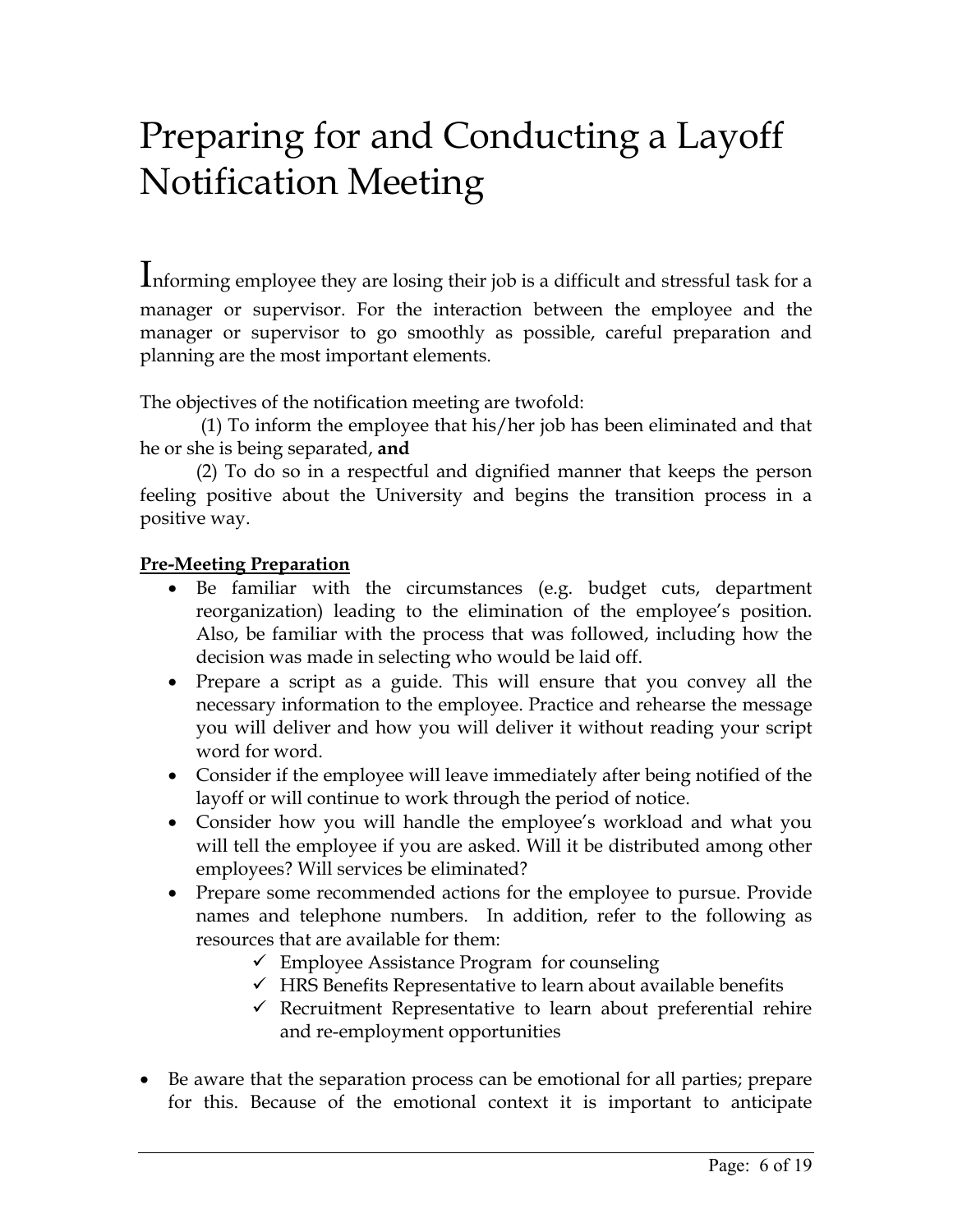questions you could be asked and have the answers to those questions available.

- Take the time necessary to make the proper arrangements for the notification meeting.
	- $\checkmark$  Select a place where you can have privacy.
	- $\checkmark$  Select a time earlier in the day on a day that is not immediately prior to a weekend, holiday, or scheduled vacation for either the employee or manager/supervisor.
	- $\checkmark$  Consider the day in relationship to significant dates for the employee (e.g. family celebration, religious holiday, employee's birthday, etc.)
	- $\checkmark$  Plan for uninterrupted time.
	- $\checkmark$  Allow enough time to complete the meeting without being rushed including time for the employee to ask questions.
- Consider having an appropriate person (i.e. a department administrative assistant) who is not privy to the subject of the meeting notify the employee of the meeting. This will allow you to introduce the purpose of the meeting in a private, controlled manner without engaging with the employee before you are prepared to speak to them.
- Depending on your knowledge of the employee it may be advisable to have an EAP Counselor or a Human Resources Director be on-call or attend the meeting if needed. Discuss with them any possible problems you feel could occur or any concerns you may have. In addition, you may also wish to consult with the UM's Public Safety department if you feel there is a possibility of a violent reaction.
- Arrange for another manager to be with you during the meeting.
- Assess the impact of the employee's departure on co-workers and clients.
- Seek appropriate coaching from Human Resources Consultants and/or Faculty Staff Assistance Program Counselors.

#### **The Notification Meeting**

Employee notifications should be conducted in person. Typically, the employee's immediate supervisor or the department manager conducts the notification meeting. This would **not** be a good time to have someone with whom the employee has never spoken conduct the meeting.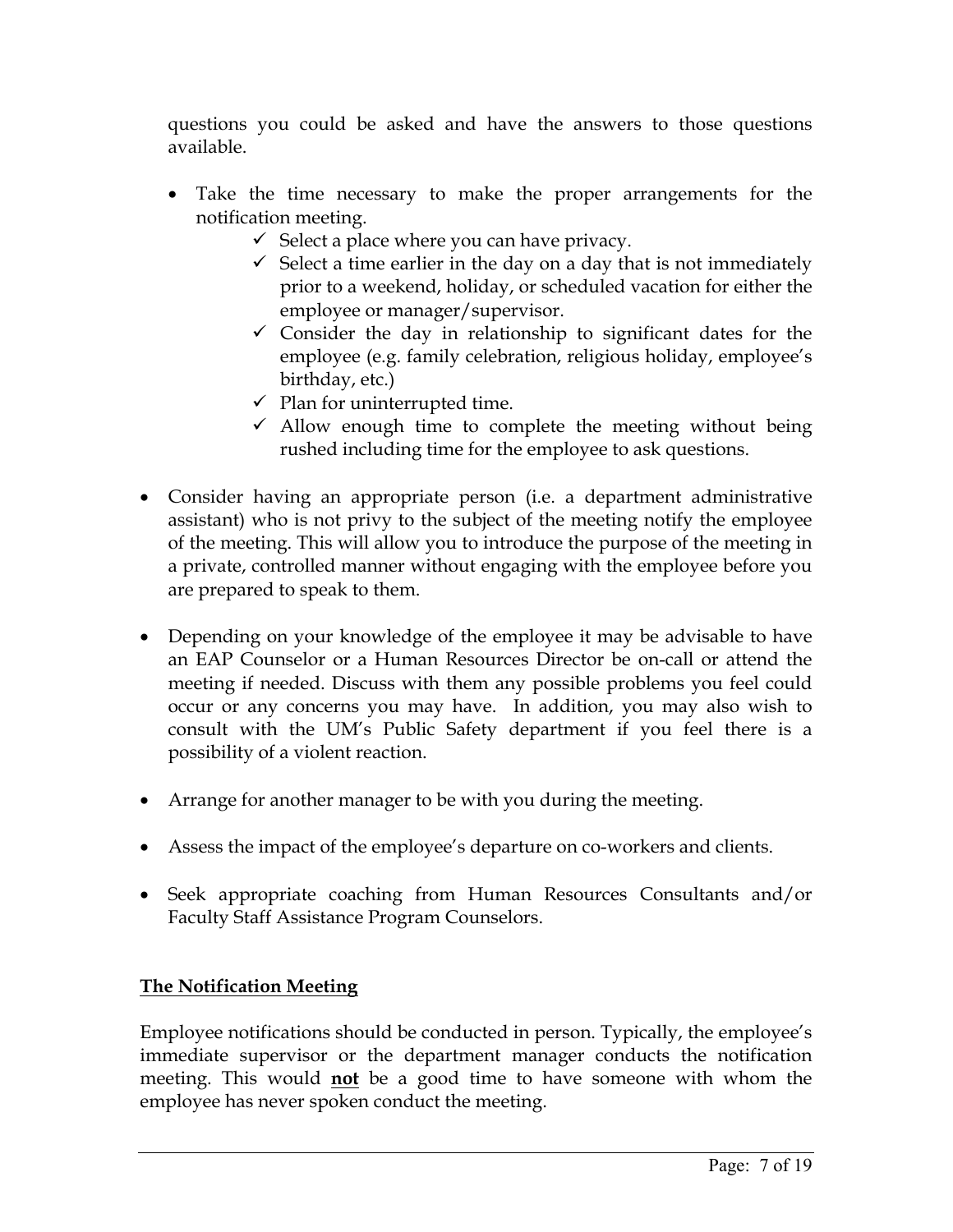- Don't engage in small talk, get to the point. Deliver the message directly but compassionately and allow the employee time to read the written notice of layoff you will give them during this meeting.
- Stay with your script and remain calm. Straightforward, clear explanations are important.
- Give the employee some background explaining why this decision is necessary.
- Do not make comments, even if well intended, that could compromise the decision. Stay away from discussions that could confuse the primary message.
- Be sensitive to the employee's situation, but also be direct and firm. Make sure that the employee knows the decision is final and is non-negotiable.
- Don't blame others for the actions being taken.
- Don't become defensive, argumentative or confrontational. It is best not to critique the decision that has been made.
- Be sensitive to the employee's response. Hearing the employee does not mean you agree with him/her.
- Tell the employee how much you appreciate the work they have done and recognize his/her contributions.
- Listen carefully and, after the meeting, document anything that could lead to a potential problem. Consult with Human Resources and/or Faculty Staff Assistance Program, if appropriate.
- **Offer support and encouragement; treat the employee in a dignified manner.** 
	- $\checkmark$  Encourage the employee to contact the resources available (e.g. Employee Assistance Program, Benefits, Employment, etc.).
	- $\checkmark$  Be available in the next few days to meet with the employee if he or she has additional questions.
	- $\checkmark$  Understand and appreciate the employee's position.
	- $\checkmark$  Focus the employee on the next steps in his/her future.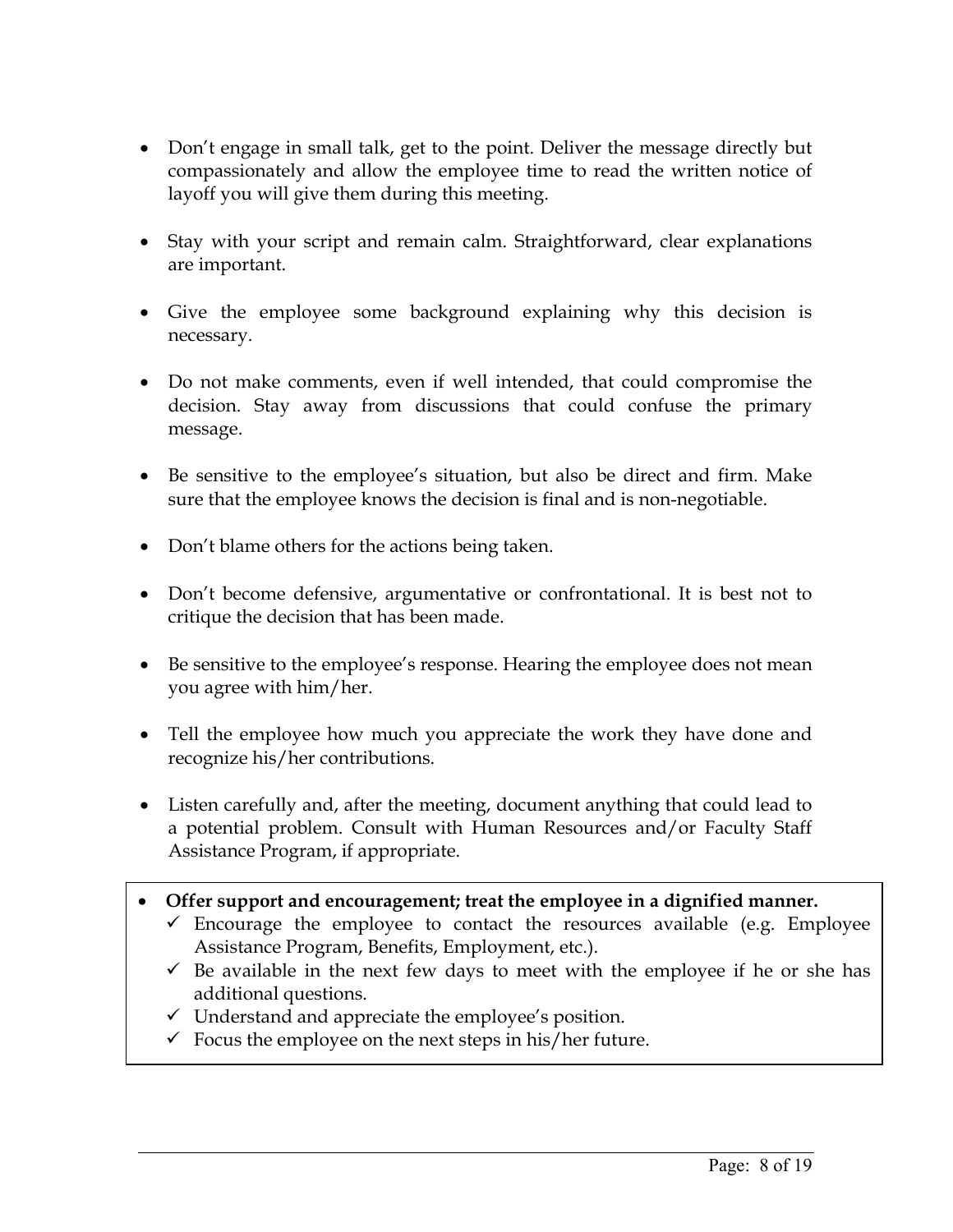#### **Problems that May Occur in the Meeting**

The employee may:

- $\checkmark$  Become resistant, defensive and/or threatening want to plead his/her case, or bargain for another opportunity.
- $\checkmark$  Want to speak with a "decision-maker".
- $\checkmark$  Ask "why me?" questions.
- $\checkmark$  Threaten a lawsuit or other formal action such as a retaliation complaint
- $\checkmark$  May get personally upset with the manager or supervisor
- $\checkmark$  Try to make the issue personal or about performance
- $\checkmark$  Argue about a person being retained who they believe is less capable, has less seniority, etc.
- $\checkmark$  List the repercussions cascading from the job loss.
- $\checkmark$  Break down emotionally.
- $\checkmark$  Go into shock and not accept what is happening.

#### **How to Deal with Emotional Reactions**

Stay in control of the meeting and your emotions at all times. Be familiar with, and comment on, how the decision was made. Be supportive and offer positive suggestions where appropriate.

Be prepared for the following reactions:

- If crying occurs:
	- $\checkmark$  Offer tissues
	- $\checkmark$  Permit the employee the time to be alone to cry, if needed.
	- $\checkmark$  Be supportive, but refrain from touching the employee.
	- $\checkmark$  Be patient.
- If anger occurs:
	- $\checkmark$  Listen. Anger is a normal response.
	- $\checkmark$  Respond to verbal attacks assertively.
	- $\checkmark$  Remain calm.
	- $\checkmark$  Do not discuss employee performance issues.
- If silence occurs:
	- $\checkmark$  Acknowledge the employee's feelings.
	- $\checkmark$  Allow the employee to discuss feelings. Be empathetic.
	- $\checkmark$  Ask open-ended questions to determine that the employee understands the layoff message.
- If denial occurs:
	- $\checkmark$  Repeat or rephrase statements.
	- $\checkmark$  Ask open-ended questions to determine whether the employee understands the layoff message.
- If threats occur: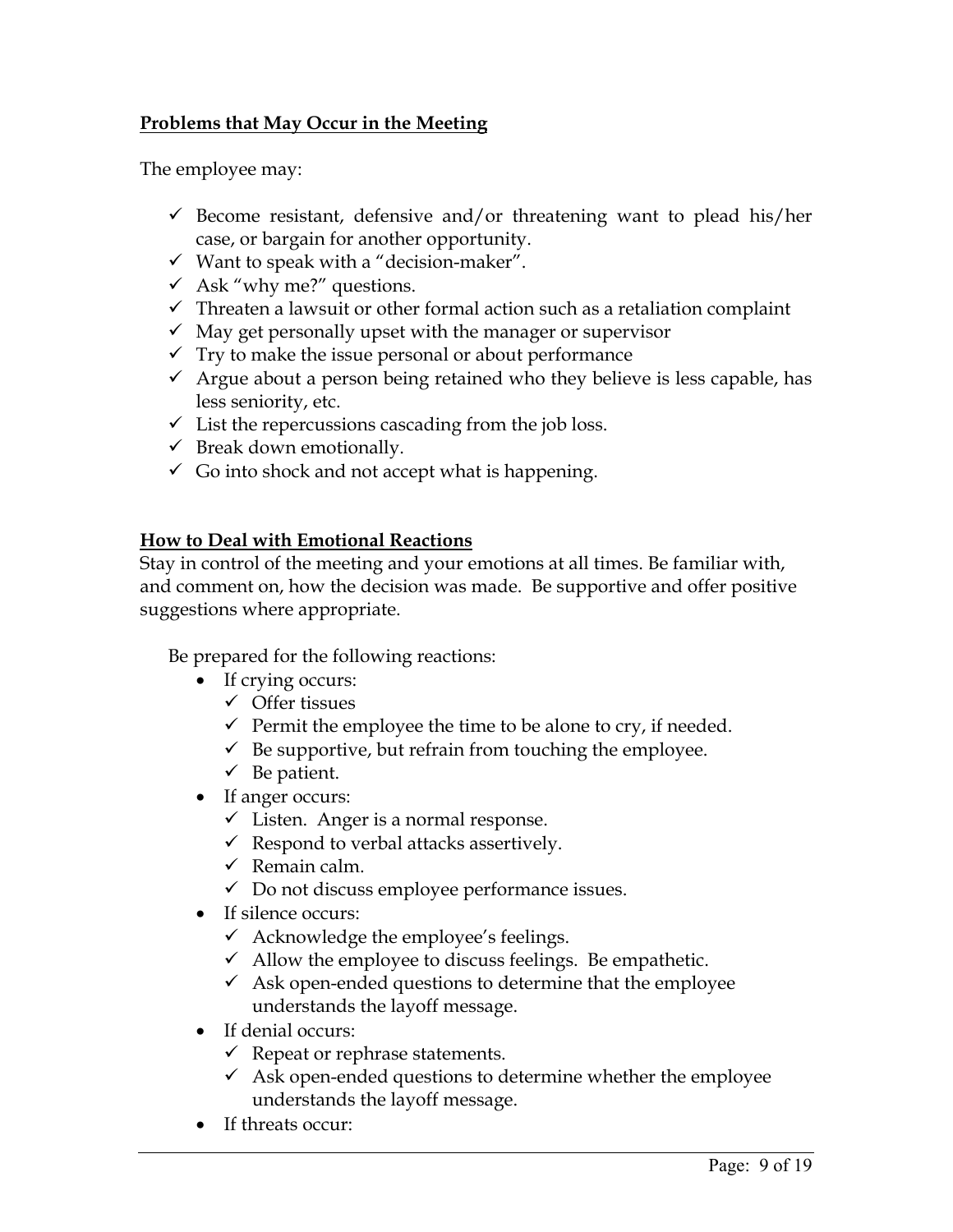- $\checkmark$  Ask the employee if he or she understands the seriousness of his or her words.
- $\checkmark$  Suggest a brief cool down period, and then reconvene.

#### **Things to Do After the Meeting**

- $\checkmark$  Conduct a follow-up meeting with the employee to see how he/she is coping and provide any information you were not able to provide in the notification meeting.
- $\checkmark$  If the employee is working until his/her separation date, you should supervise this employee just as you would any other employee.
- $\checkmark$  Be aware of the employee's emotional state. If you have concerns, notify your resources.
- $\checkmark$  Observe what's going on in the office between the separating employee and the remaining employees. (e.g., are the remaining employees being respectful and supportive or systematically excluding this person? How is the telephone being answered when this person is not around?).
- $\checkmark$  Notify Human Resources of any critical issues.

### Follow-up with Remaining Employees

With discretion, inform the remaining employees about the action(s) that have taken place. Understand that people have lost friends and may have their own anxieties. Get people refocused quickly on any restructuring, reassignment of work or other changes.

Discuss workload and/or support concerns and needs. Focus on the positives.

Thank employees for their continued support but make no promises or guarantees about the future.

Be accessible to your employees for any issues or concerns they may have about the changes.

Above all, be tactful, direct and clear in explaining the circumstances that led up to the decision, the decision-making process, and the changes within the organization. Offer employees the opportunity to ask questions.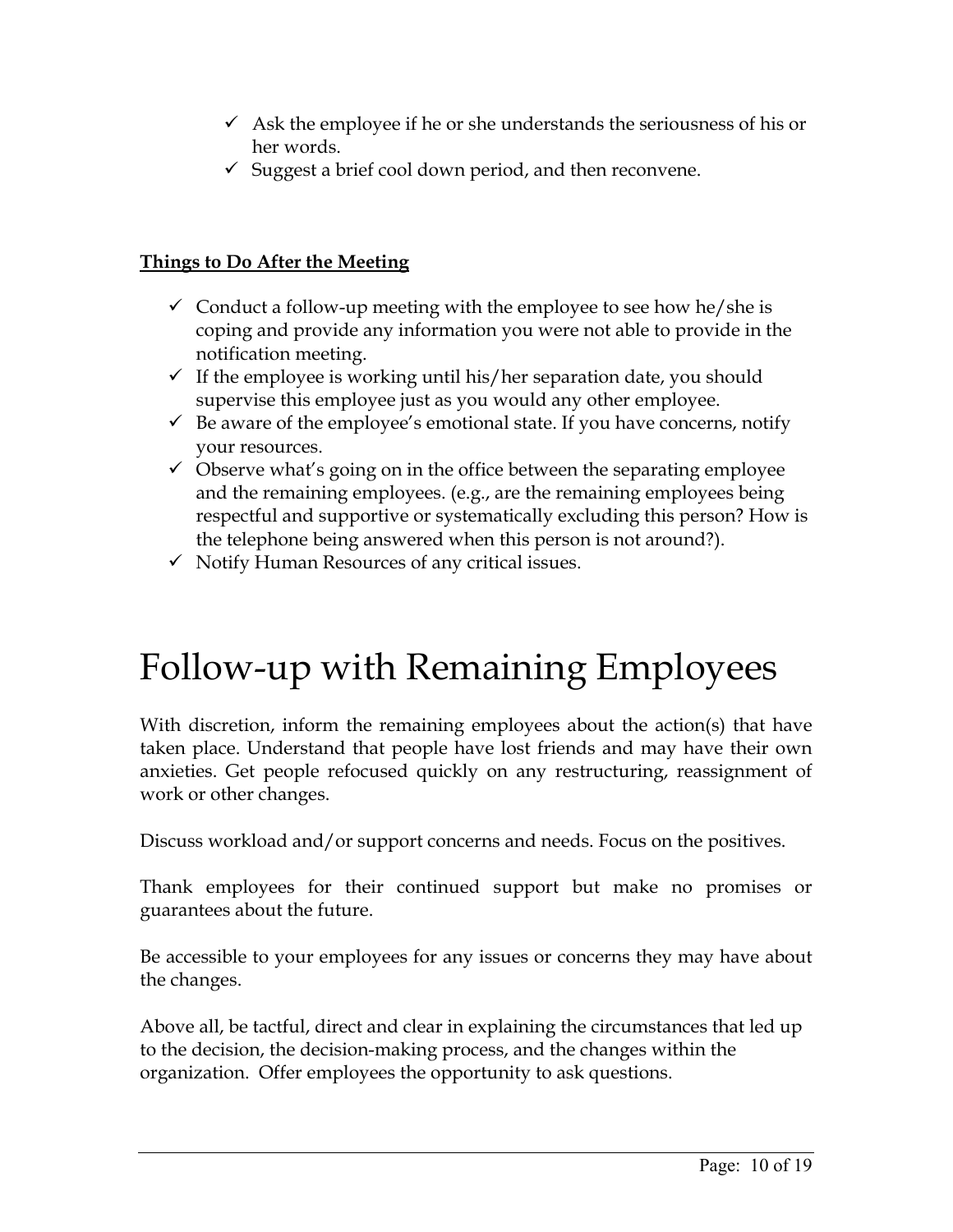### Sample Dialogue with the Employee

The following information may assist in planning a script for the layoff notification meeting as well as preparing the manager or supervisor for various reactions from the employee.

[Manager to employee] 1. Greet the employee.

.

Manager: Hello, \_\_\_\_\_\_\_\_. Thank you for meeting with me.

#### 2. Notification (speak slowly and calmly)

Manager: I've called this meeting because I must, unfortunately, inform you that your position has been eliminated. We do not have another position to offer you. This means you are being laid off. Here is your official Notice of Layoff.

> (Give letter to employee and pause to allow the employee time to read the notice and process the information).

Manager: As you may know, we are in a time of (budget cutbacks, reorganization, etc.) Although, we've done everything possible to minimize the impact of these \_\_\_\_\_\_\_\_\_\_ on our department, we still need to implement some very difficult decisions. I'd like you to know that this action is not easily taken and only after long and careful review of many options. It is a final decision.

**(Pause for a few seconds)** 

Manager: I know this is difficult news. Is everything I've said clear to you? Do you have any questions?

The employee will, typically, lead the conversation at this point. Answer questions honestly and appropriately. You should expect reactions anywhere in the range of emotional behavior to logical, strictly business related behavior.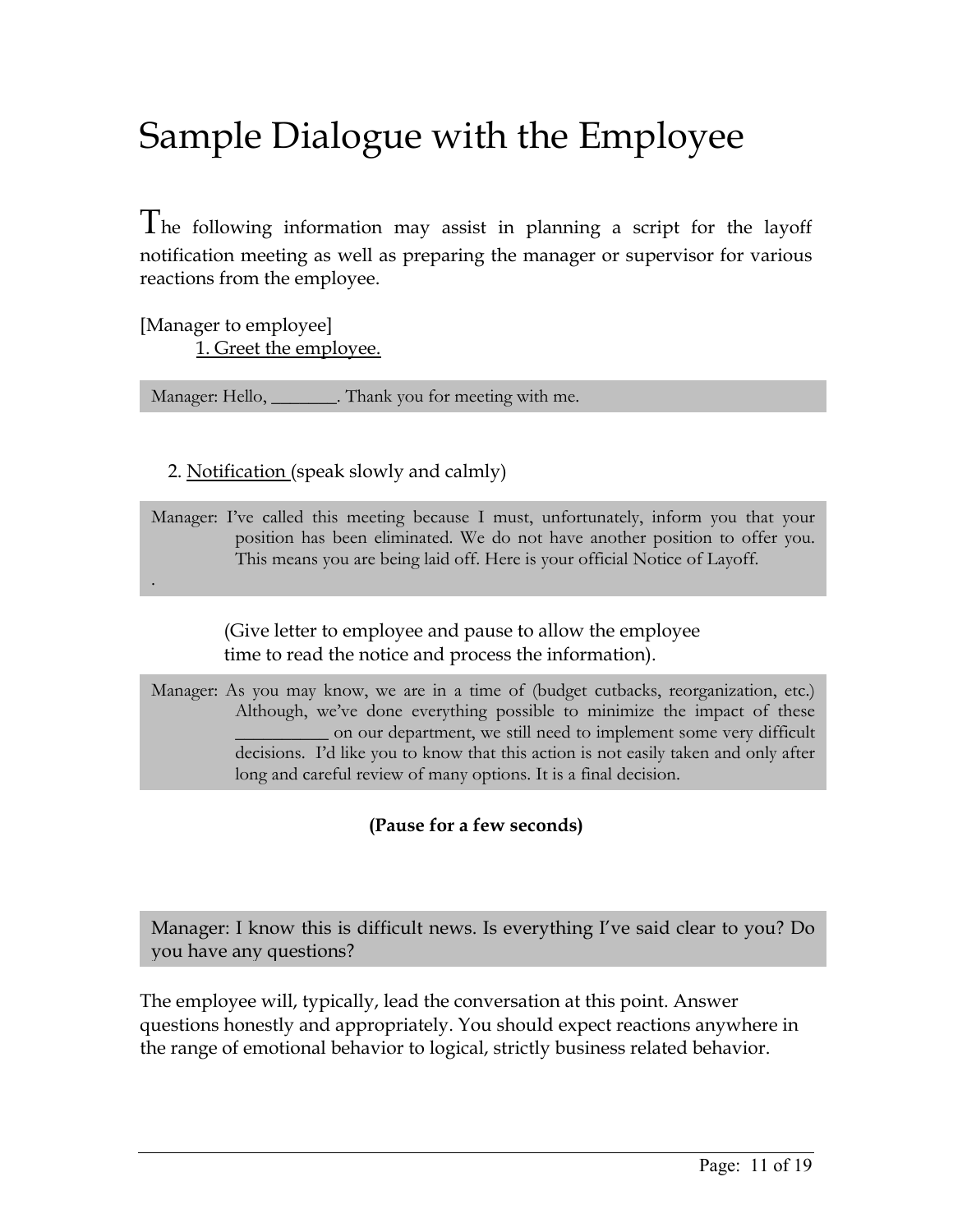#### **Appropriate Response to Emotional Reactions**

In addition to physical reactions such as crying, anger and non-acceptance, emotional responses may also include the "why" questions. "Why me?" "Why not another employee?" "Why did you make this decision?" Other questions may include:

- $\checkmark$  Who made this decision?
- $\checkmark$  Who can I talk with to get this decision reversed?
- $\checkmark$  Are there any other jobs available for me?
- $\checkmark$  Can I keep my job if I take a pay cut or reduce my time?
- $\checkmark$  Who else is being released?

Listen carefully and make eye contact with the employee. Assess the employee's emotional state and/or behavior to see if he/she might be a threat to himself/herself or others. If so, call your resources for assistance. Otherwise, answer those questions that are appropriate to answer. Do not allow the employee to continue too long.

Show empathy for the employee but avoid trite statements or platitudes such as:

"It's not the end of the world." "Consider this a blessing in disguise." "The glass isn't half empty, it's half full." "It's just a job."

While you may wish to continue with the meeting, consider what might be best for the employee and whether he/she will hear any further information you may deliver at this time. In most cases, you should take the time to deal with the emotional reactions and responses of the employee before turning to any "housekeeping" matters you need to deal with.

| Manager: | Is there someone I can call for you?                                                             |
|----------|--------------------------------------------------------------------------------------------------|
|          |                                                                                                  |
| (r)      | Would you like to take a brief break before we continue?                                         |
|          |                                                                                                  |
| (r)      | Would you like to leave for the rest of the day and we can<br>continue this discussion tomorrow? |
|          |                                                                                                  |

In many instances, the employee may move directly to the facts relating to the layoff. This allows the manager to begin discussion of the "housekeeping" matters.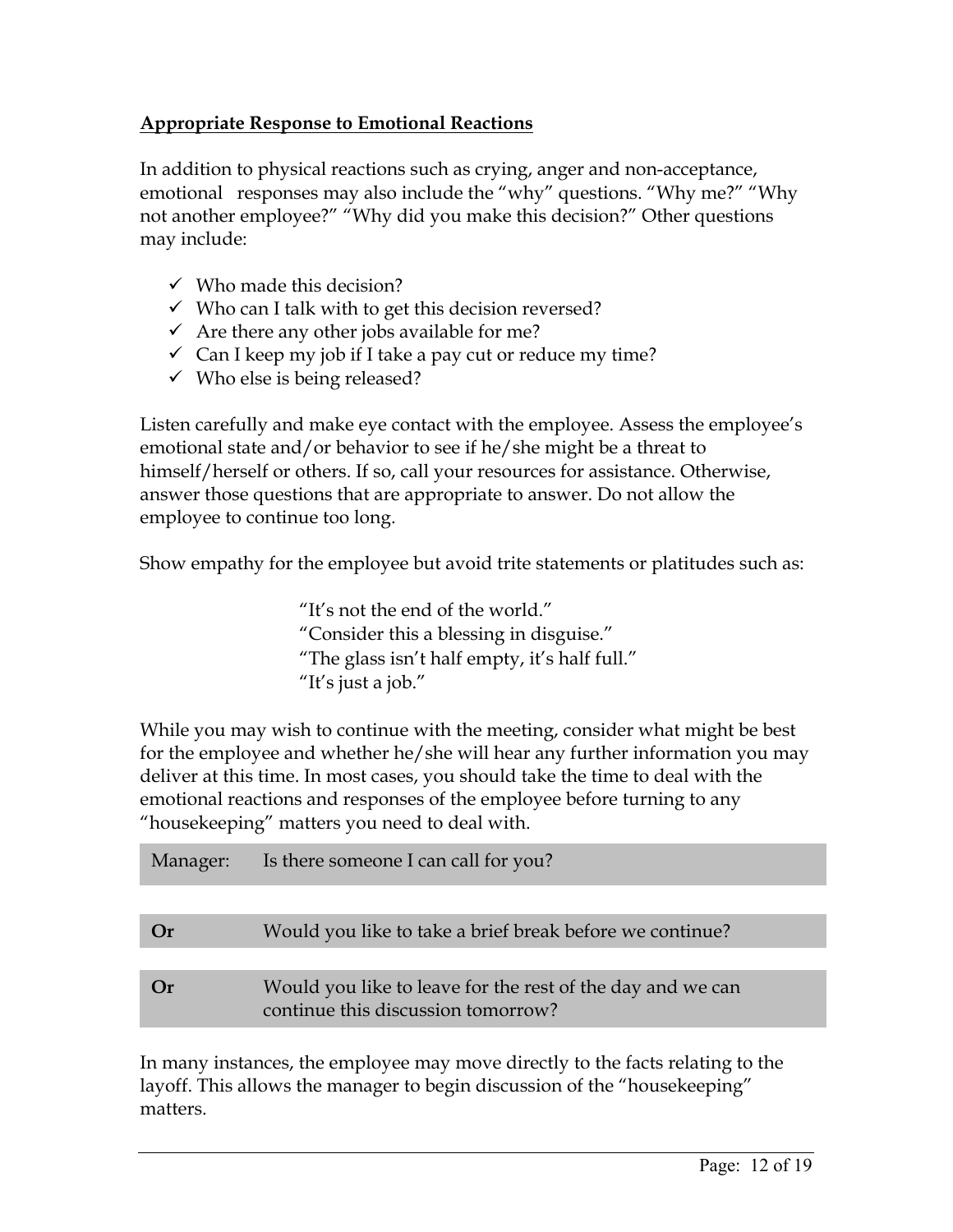#### **Housekeeping Matters**

Manager: At this point, I need to discuss with you how you will leave the department and the resources and assistance the University makes available to you.

This transition statement will reinforce that the action being taken is final and will begin moving the employee forward in that direction. Again, make eye contact with the employee and speak calmly.

Given the staff person will be working after the notification meeting, it will be important to discuss the following:

- Confirm last date of work.
- Encourage the staff member to make an appointment with Human Resource Services to review transition resources such as:
	- $\checkmark$  Hiring Preference Procedures.
	- $\checkmark$  Resume Service/Effective Interviewing
	- $\checkmark$  Time Off To Attend Interviews
	- $\checkmark$  Health Benefits
	- $\checkmark$  How to Apply for Unemployment Benefits

In addition, whenever possible, make efforts to complete recognition events, going away parties, etc. Obtain permission from the affected staff members before scheduling an event.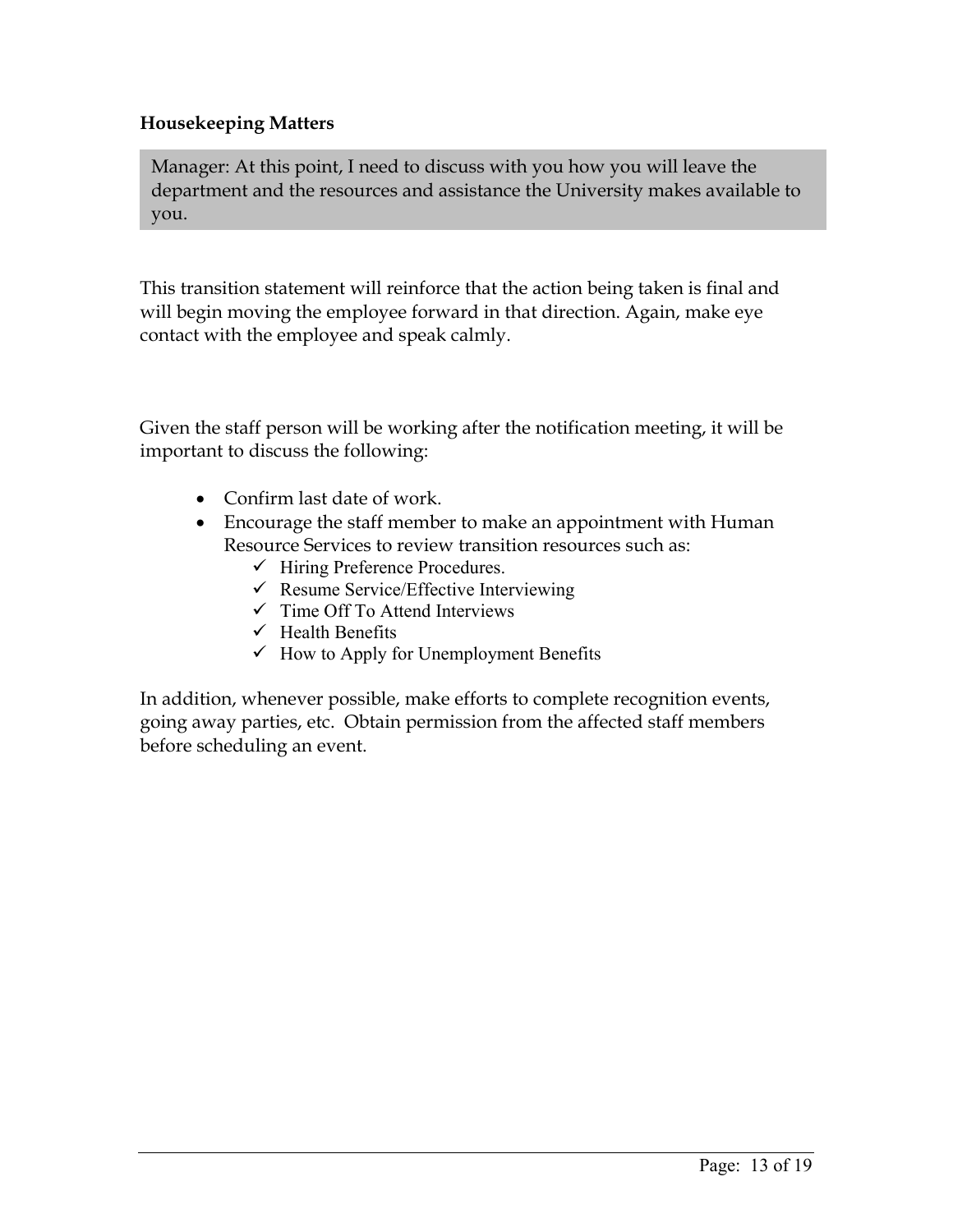### Collective Bargaining Requirements

#### **CARPENTERS:**

**Notice:** The Bargaining Agent shall be given at least ten (10) working days' notice of any anticipated layoff other than a scheduled layoff of any employee in the bargaining unit. Layoffs shall be made in reverse order of seniority within a classification. Seniority means a permanent employee's length of uninterrupted service with the employing campus in the bargaining unit.

**Recall:** Recalls to employment shall be in the order of seniority within a classification. Recalls to employment shall be in order of seniority within a classification as long as the retained employees have the required skills and related qualifications. Both the employee and the Bargaining Agent shall be notified by certified mail of any recall to employment and if the employee fails to communicate acceptance of the offer of reemployment within ten (10) working days from the date of receipt of the offer, the employee shall be considered as having forfeited the right to reemployment. Employees shall be eligible for recall for up to one (1) year from the date of a temporary layoff.

#### **ELECTRICIANS**

**Notice:** The bargaining agent shall be given at least ten (10) working days' notice of any anticipated layoff other than a scheduled layoff of any employee in the bargaining unit. Both layoffs and recalls to employment shall be in order of seniority within a classification. The employee last hired will be the first released within a classification and the employee last released will be the first rehired within a classification.

**Recall:** Employees will be eligible for recall for up to one (1) year from the date of layoff. Both the employee and the bargaining agent shall be notified by certified mail of any recall to employment and if the employee fails to communicate acceptance of the offer of reemployment within ten (10) working days from the date of receipt of offer, the employee shall be considered as having forfeited the right to reemployment.

#### **LABORERS**

**Notice:** Employees who are scheduled to be released shall be given at least ten (10) working days' notice. Layoffs caused by reduction in force shall be in order of seniority within a classification.

The employee last hired within a classification shall be the first released.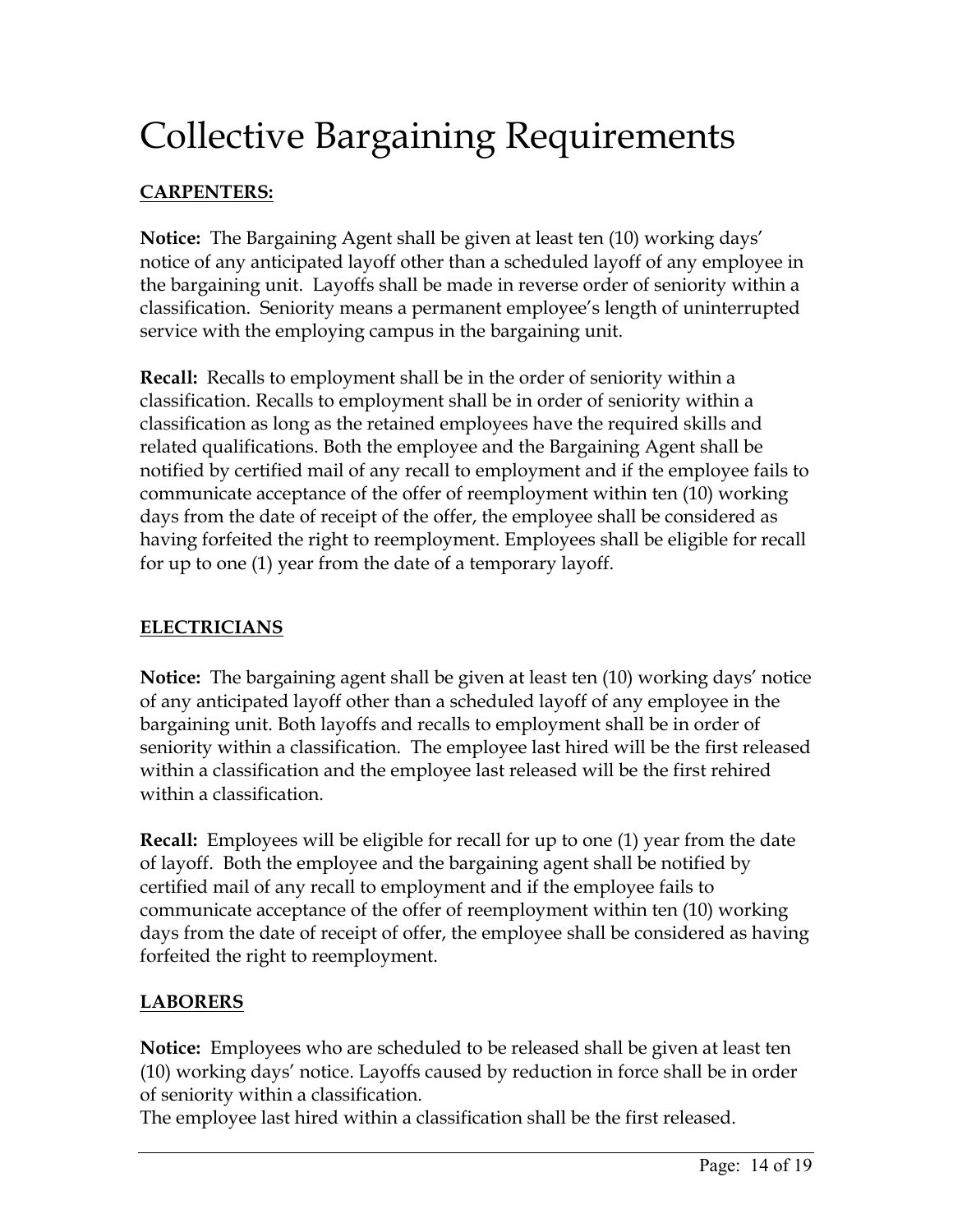**Recall:** All recalls to employment shall be likewise in order of seniority within a classification if the employee can perform the duties; that is, the last employee released within a classification as a result of reduction in force shall be the first rehired when the Employer needs additional employees. The Employer shall notify such employees to return to work and furnish the Union a copy of such notification, and if the employee fails to notify the Employer within ten (10) calendar days of his/her intention to return to work, such employees shall be considered as having forfeited his/her right to reemployment. Employees shall be eligible for recall for up to one year from the date of layoff.

#### **MPEA**

**Notice:** The employer shall give at least thirty (30) calendar days' notice to employees who are to be laid off. Layoffs within the selected job title and budgeted department shall be in reverse order of seniority.

#### **MOU -- REDUCTION IN FORCE**

#### (Expires June 30, 2015)

In addition to provisions of the current collective bargaining agreement, the following terms and conditions are in place through June 30, 2015:

- If a layoff is necessary within a budgeted department, management will communicate the necessity of the layoff, and any employee of the budgeted department in the same job title as the position scheduled for elimination may volunteer to take the layoff. Management will consider the volunteer request before deciding whether to grant the request or administer the layoff under the terms of the CBA. In the event the request for voluntary layoff is accepted by management, the layoff will be treated as a non-voluntary layoff for purposes of all applicable benefits and CBA provisions.
- Management will provide greater than 30 days' notice of any layoff whenever reasonably possible, however, in all cases shall provide at least a minimum of 30 days' notice.
- Employees who have received notice of layoff may request paid release from work duties (not charged to annual vacation leave or accrued compensatory time) to conduct a reasonable amount of job search tasks (e.g., an appointment at a job service office, a scheduled job interview, limited amount of work on job applications, etc.) Management will grant the request with consideration of how much release time to grant based on department needs, employee needs, job type, workload, budget, etc.
- Fixed term and temporary staff employees within the budgeted department experiencing the need for staff layoff(s) shall be eliminated prior to a layoff of a bargaining unit member. Exceptions to this provision will be permissible if a fixed term and/or temporary staff employee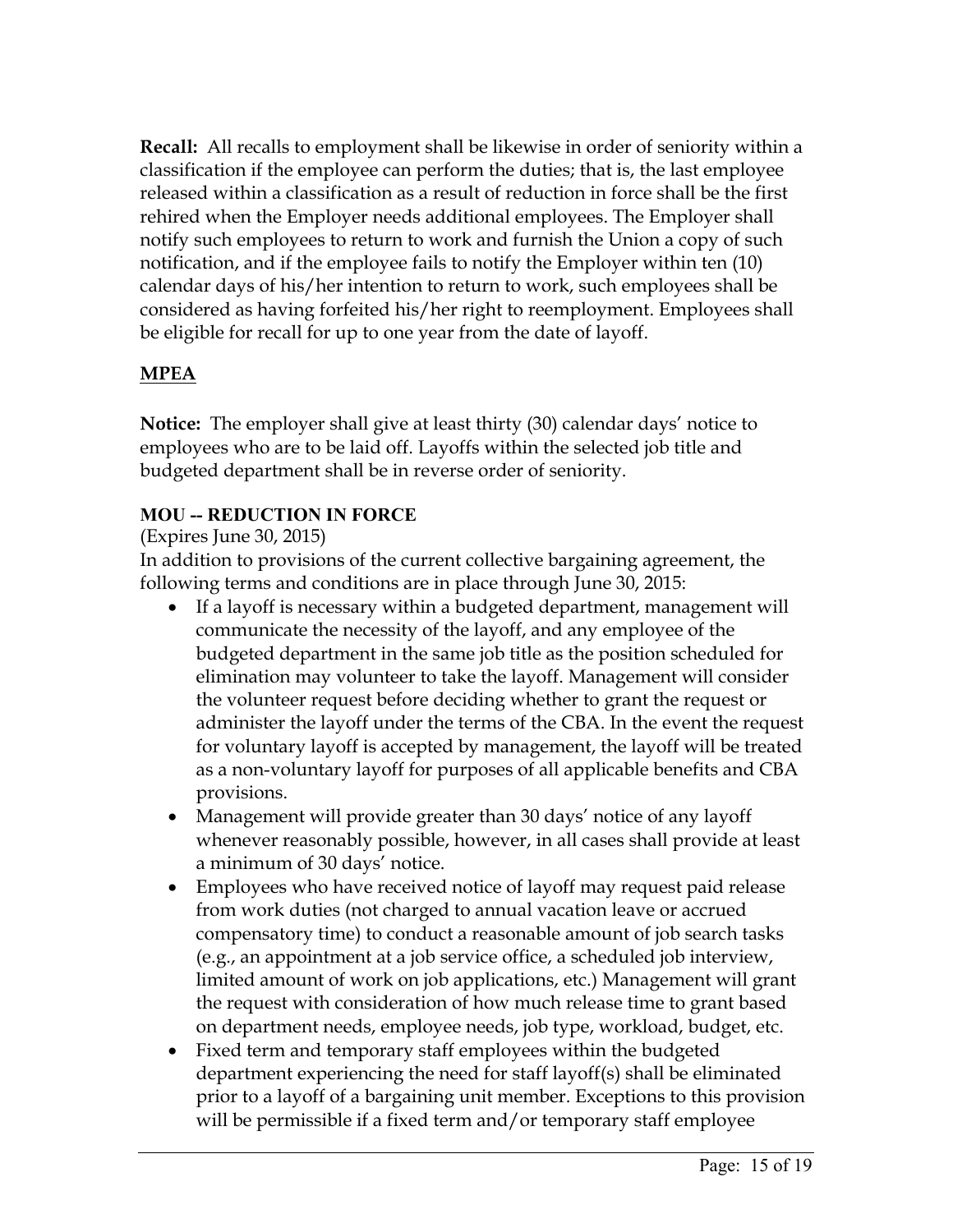possesses unique knowledge and/or skills required to complete a specific project, duty, or responsibility.

 Any bargaining unit member who has been notified of layoff and such layoff is intended to take effect while the employee is utilizing the MUS staff tuition waiver or dependent partial tuition waiver shall continue their eligibility the remainder of the semester

**Recall:** Employees shall be recalled to vacant positions within their former job titles and department in order of seniority. Employees will be eligible for such recall for one (1) year from the date of layoff. Employees who have extended their eligibility for participation in the layoff pool for one (1) additional year in accordance with Section 8 of the MPEA CBA shall be eligible for recall for one (1) additional year. The laid off employee shall be notified by certified mail of any recall of employment. If the employee fails to communicate receipt of a recall to employment or an offer of reemployment within ten (10) working days from the date of receipt of the notice or offer, the employee shall be considered as having forfeited recall rights.

**Layoff Pool Information:** Permanent employees who have been notified of a layoff may submit an application to HRS, which will be placed in the layoff pool for recall purposes. Eligible employees must apply to the layoff pool within 30 days from the date of written notification of layoff or their rights to the layoff pool shall be waived. Applications for the layoff pool will be active for one year and may be extended for one additional year by the employee renewing their application. Employees in the layoff pool may apply for any bargaining unit position for which they qualify. Hiring authorities must first consider employees in the layoff pool for open positions in the bargaining unit and shall hire from the layoff pool if the employee meets minimum qualifications. If an employee who is placed in the layoff pool does not satisfactorily complete a 30 working day trial period, the employer may return the employee to the layoff pool.

#### **TEAMSTERS Local #2**

**Notice:** Whenever possible, the employer shall give affected employees and the bargaining agent at least thirty (30) calendar days' notice of anticipated layoffs. Seniority shall be the controlling factor in selection of employees for layoff within each classification.

**Recall:** Employees will be eligible for recall for one (1) year from the date of any layoff. Recall from layoffs shall be in reverse order of layoff. The employee shall be notified by certified mail of any recall to employment. If the employee fails to communicate acceptance of the offer of recall within ten (10) working days from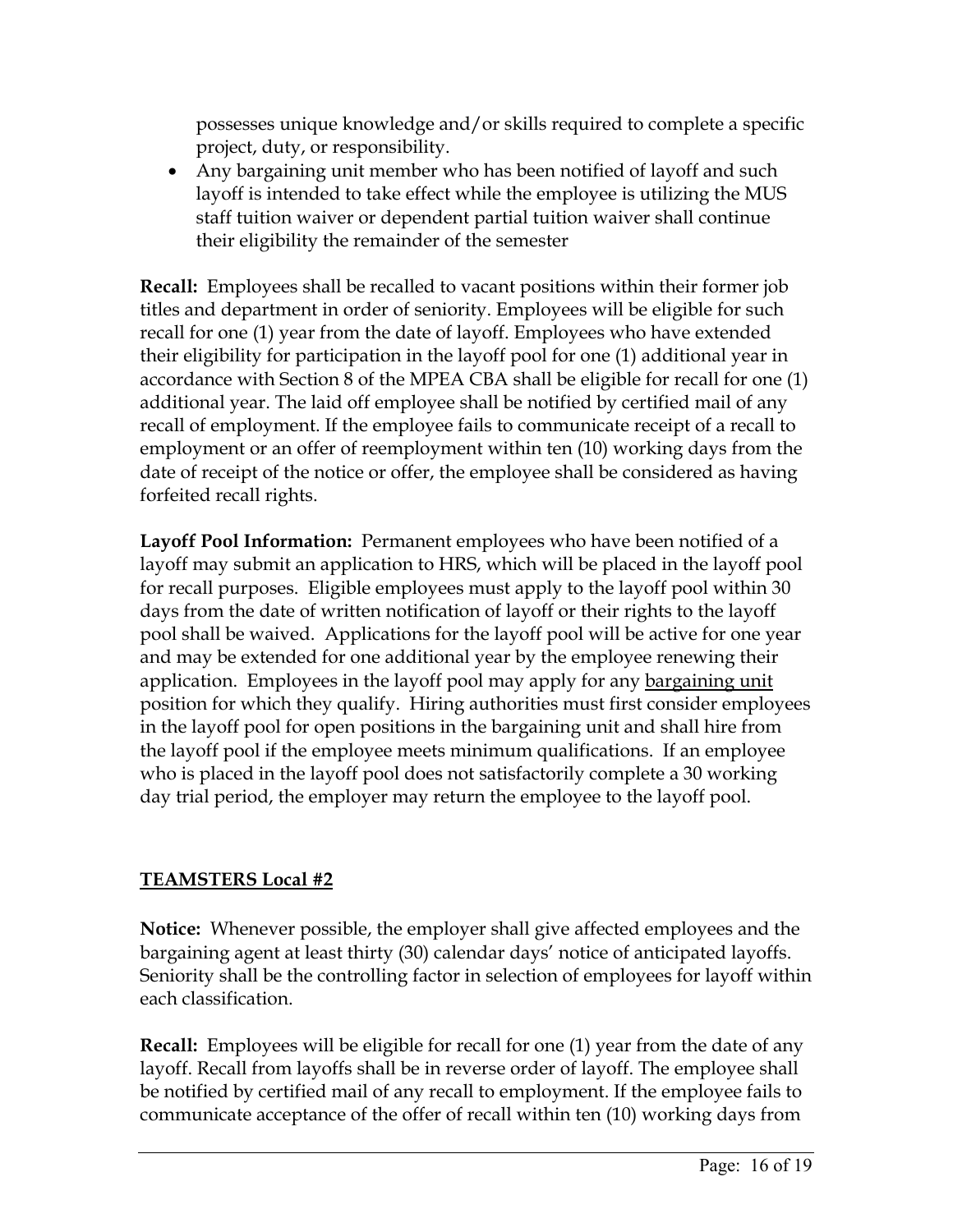the date of the mailing of the written notice, the employee shall be considered as having forfeited any right to recall. Recall from layoff shall constitute reinstatement under the terms of this agreement.

#### **OPERATING ENGINEERS Local 400 - 4 year campuses:**

**Notice:** The Employer shall give at least 30 calendar days notice to employees who are to be laid off and to the Bargaining Agent. The notice shall specify whether the layoff is temporary or permanent. Both layoffs and recalls to employment shall be in order of seniority within a classification and within a budgeted department. The employee last hired will be the first released and the last employee released will be the first rehired. The employee with the least cumulative seniority in that classification and department shall be identified and given notice of layoff unless that employee is eligible to bump into a lower graded position. When calculating cumulative seniority for layoff purposes, an employee's cumulative seniority shall include seniority earned in any higher or lower paid classification in the bargaining unit on the employing campus. To bump an employee in a lower-graded position an employee must have worked on campus in the lower-graded position on a permanent, full-time basis and must have greater seniority than the least senior employee in the lower-graded position. Seniority may not be used to bump employees in higher grades.

**Recall:** Employees who have been laid off shall be entitled to be recalled to their former classification if a position becomes available at the employing campus within one year from the date of layoff. Both the employee and the Bargaining Agent shall be notified by certified mail of any recall to employment. If the employee fails to communicate acceptance of a recall to employment or an offer of re-employment within ten (10) working days from the date of receipt of the written notice, the employee shall be considered as having forfeited any right to recall. In no case shall the total time for the employee to communicate acceptance exceed 20 working days from the date of mailing of the written notice. It is the responsibility of employees to inform the Employer of their current address.

#### **Missoula College OPERATING ENGINEERS:**

**Notice:** Employees shall be given a minimum of ten (10) working days notice prior to an unscheduled layoff. Layoffs shall be in order of seniority within a classification by campus within the bargaining unit.

**Recall:** Employees shall be recalled to their former position in reverse order of layoff. Employees will be eligible for recall for one year from the date of layoff. The laid off employee shall be notified at their last known address by certified mail of any recall to employment. If the employee fails to communicate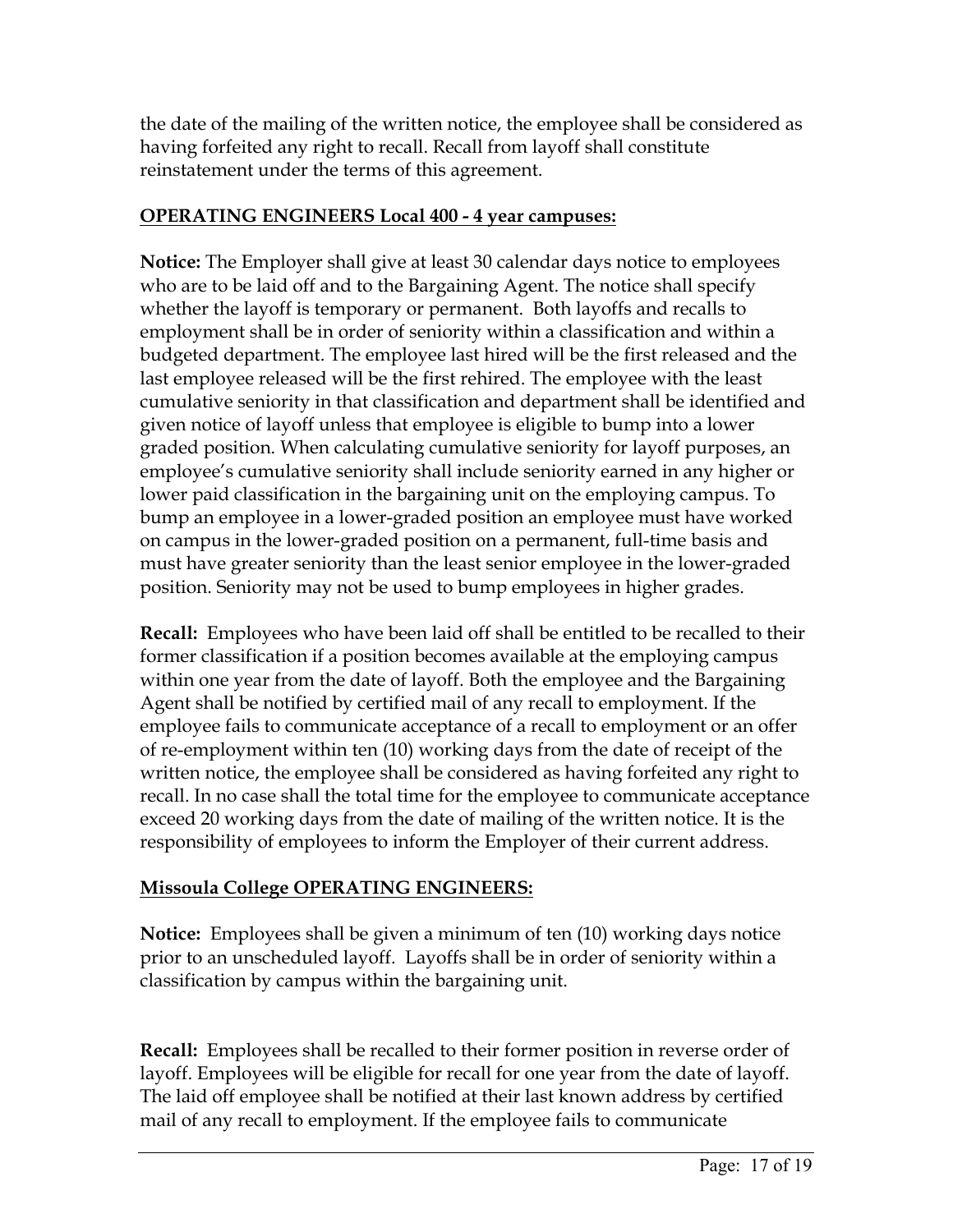acceptance of a recall to employment within 14 calendar days from the date of the mailing of the notice of recall to the employee's last known address, the employee shall be considered as having forfeited any right to reemployment.

#### **PAINTERS**

**Notice:** The employer shall give affected employees and the bargaining agent at least ten (10) calendar days' notice of anticipated layoff. Seniority shall be the controlling factor in selection of employees for an involuntary layoff within each classification and within a budgeted department.

**Recall:** Employees shall be eligible for recall for one (1) year from the date of a layoff. Recall from layoffs shall be in reverse order of layoff. The employee shall be noticed by certified mail of any recall to employment. If the employee fails to communicate acceptance of the offer of recall within ten (10) working days from the date of mailing of the written notice, the employee shall be considered as having forfeited any right to recall.

#### **PLUMBERS**

**Notice:** At least fifteen (15) working days notice shall be given before any layoff. Both layoffs and recalls to employment shall be in order of seniority within a classification as long as employees are qualified to do the job.

**Recall:** Employees will be eligible for recall for up to one (1) year from the date of layoff. Both the employee on layoff and the bargaining agent shall be notified by certified mail of any recall to employment. If the employee fails to communicate acceptance of a recall to employment within ten (10) working days from the date of receipt of the notice or offer, the employee shall be considered as having forfeited any recall right or right to reemployment.

#### **GRAPHIC COMMUNICATION INTERNATIONAL UNION LOCAL 242-C**

**Notice:** The Bargaining Agent shall be given a least ten working days' notice of any anticipated layoff other than a scheduled layoff to any employee in the bargaining unit. Both layoffs and recalls to employment shall be in order of seniority within a job title and within a budgeted department. The employee last hired will be the first released and the last employee released will be the first rehired.